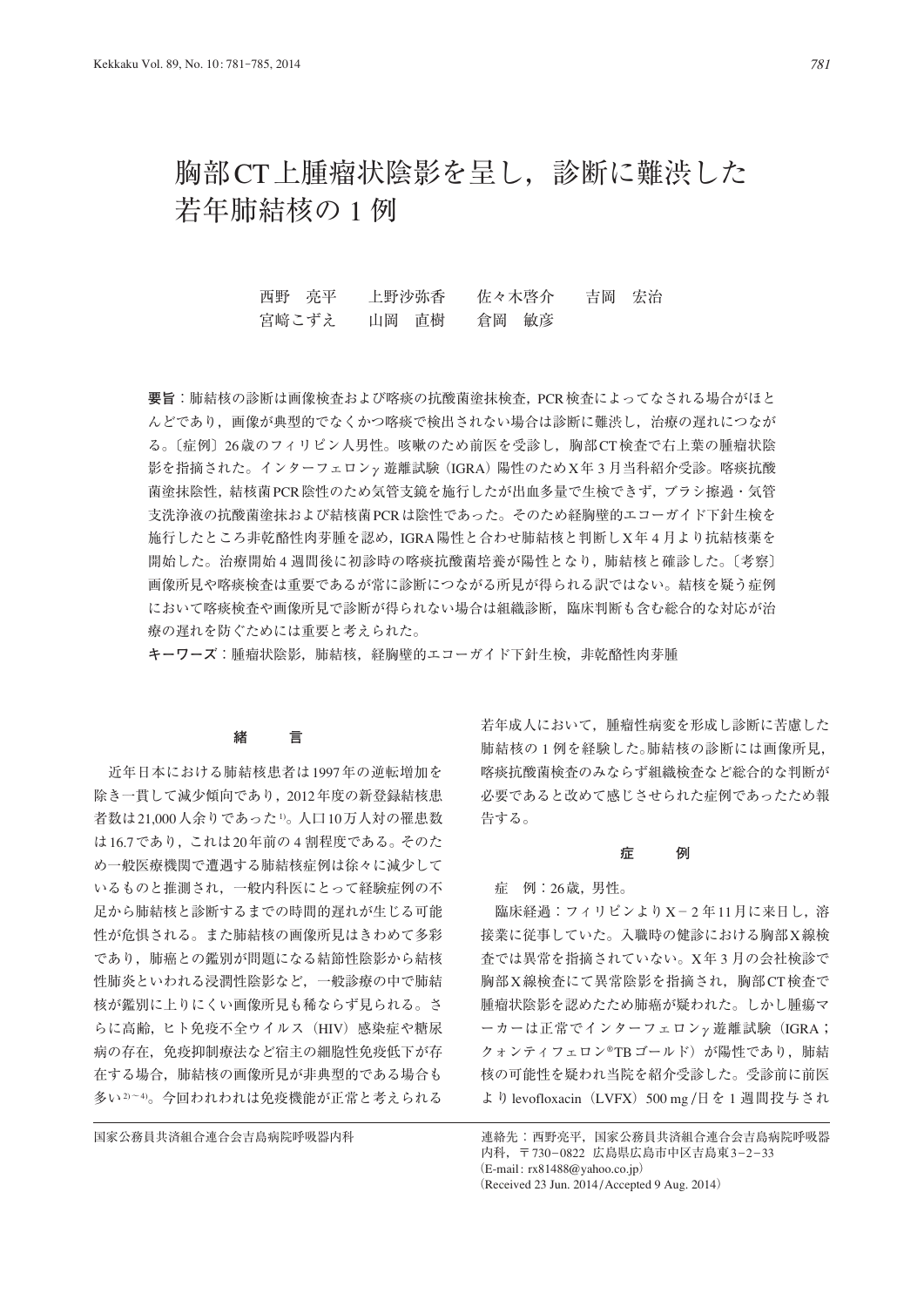ていた。

既往歴:特になし。

生活歴:喫煙歴なし,飲酒なし。

 初診時身体所見:身長161 cm,体重67.9 kg。体温36.1 ℃, 血圧110/70 mmHg, 脈拍68/分, SpO2 98% (室内気 下)。表在リンパ節触知せず。胸部聴診上湿性ラ音なし, 心音異常なし。腹部所見に異常なし。

 初診時胸部X線検査(Fig. 1A):右上肺野に腫瘤状陰 影を認めた。

前医初診時胸部CT検査 (Fig. 1B): 右S<sup>1</sup>に直径70 mm 大の内部均質な腫瘤状陰影を認めた。内部に気管支透亮 像は認めなかった。また縦隔リンパ節の腫大を認めた。

 血液検査所見(Table):軽度の白血球増多とCRP上昇 を認めたが,腫瘍マーカーはCEA,CYFRA,Pro-GRP, 可溶性IL-2レセプターいずれも基準値内であった。

 初診後の経過:初診時から 3 日間連続で採取した喀痰 では鏡検上抗酸菌を認めなかった。また初診時喀痰の結 核菌PCRも陰性であったため,気管支鏡検査を施行し た。可視範囲の気道内に特記すべき異常所見は認めなか った。腫瘤性病変に対して組織生検を予定していたが, ブラシを挿入しただけで大量に出血をきたしたため生検 は中止し,ブラシ擦過と気管支洗浄のみで終了とした。 気管支洗浄液の抗酸菌塗抹検査陰性,結核菌PCRも陰性 であり、細胞診はClass Ⅱであった。腫瘍性疾患か抗酸 菌感染症か診断がつかないため、経胸壁的にエコーガイ ド下針生検を施行した。

 病理検査結果:組織内に類上皮細胞と多核白血球から なる壊死傾向のない肉芽腫を多数認めた(Fig. 2A, 2B)。



**Fig. 1** Chest X-ray (A) and chest computed tomography (CT; B) on first visit showing tumor-like mass shadow in right upper lung without any acinar lesion. CT also shows mediastinum lymphadenopathy.

|  | <b>Table</b> Laboratory data on his first visit |  |  |  |  |  |
|--|-------------------------------------------------|--|--|--|--|--|
|--|-------------------------------------------------|--|--|--|--|--|

| Hematology  |                |                            | Biochemistry |    |              | Serology          |                    |              |
|-------------|----------------|----------------------------|--------------|----|--------------|-------------------|--------------------|--------------|
| <b>WBC</b>  | 10,440 $ \mu $ |                            | T-Bil.       |    | $0.4$ mg/dl  | <b>CRP</b>        |                    | $1.71$ mg/dl |
| Neu         | 75.7           | %                          | GOT          |    | 24 IU/l      | <b>ANA</b>        | $\leq$ $\times$ 40 |              |
| Ly          | 16.7 %         |                            | <b>GPT</b>   |    | $26$ IU/l    | PR3-ANCA          | $\leq$ 10 EU       |              |
| Mo          | 4.4            | %                          | <b>LDH</b>   |    | $147$ IU/l   | MPO-ANCA          | $\leq$ 10 EU       |              |
| Eo          | 2.9            | %                          | ALP          |    | 312 IU/l     | $\beta$ -D-glucan | $\leq$ 2.60 pg/ml  |              |
| Ba          | 0.3            | $\%$                       | ChE          |    | $343$ IU/l   |                   |                    |              |
| <b>RBC</b>  | 563            | $\times 10^4/\mu l$        | <b>ZTT</b>   |    | 15.6 K.U.    |                   |                    |              |
| Hb          |                | 15.6 $g/dl$                | TP           |    | $8.2$ g/dl   | Tumor marker      |                    |              |
| <b>PLT</b>  |                | 43.5 $\times 10^4 / \mu l$ | Alb          |    | 4.0 $g/dl$   | <b>CEA</b>        |                    | 2.6 $ng/ml$  |
|             |                |                            | <b>BUN</b>   |    | $10.8$ mg/dl | <b>CYFRA</b>      |                    | $1.0$ ng/ml  |
|             |                |                            | <b>Cre</b>   |    | $0.64$ mg/dl | ProGRP            |                    | $27.3$ pg/ml |
| Coagulation |                |                            | Na           |    | 137 $mEq/l$  | $sIL-2R$          |                    | $224$ U/ml   |
| PT-INR      | 1.07           |                            | K            |    | 4.0 $mEq/l$  |                   |                    |              |
| aPTT        | 30.9           | sec                        | <b>Cl</b>    |    | $106$ mEq/l  |                   |                    |              |
|             |                |                            | <b>FBS</b>   | 93 | mg/dl        |                   |                    |              |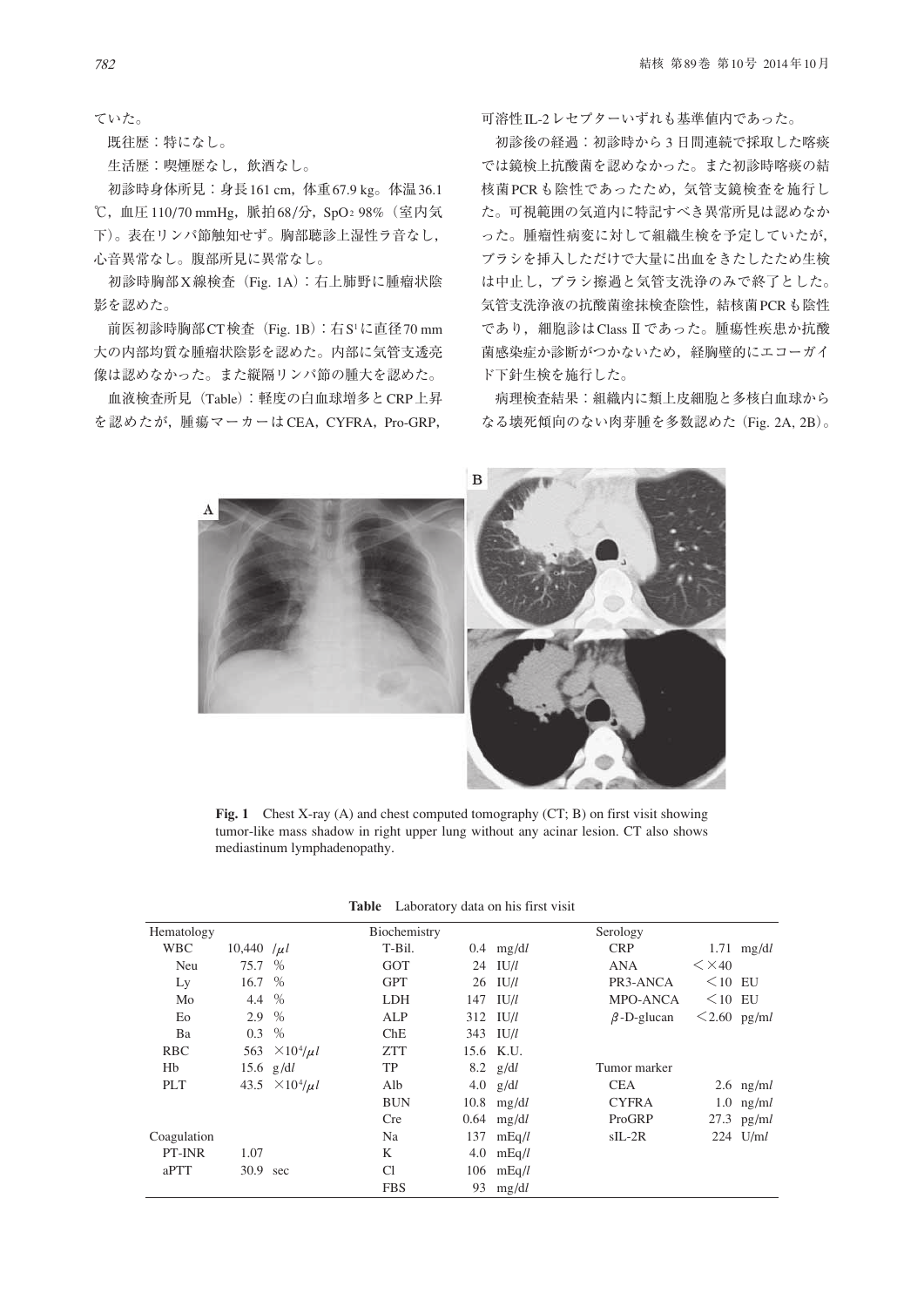なお, Ziehl-Neelsen (以下Z-N) 染色では抗酸菌を認め なかった。

 検査後の経過(Fig. 3):経胸壁的針生検の結果,腫瘤 性病変は非乾酪性肉芽腫性病変ではあったがIGRAの 結果と合わせて臨床的に結核性病変であると判断した。 そのためX年4月よりisoniazid (INH), rifampicin (RFP),



**Fig. 2** (A) Histological findings of transthoracic needle biopsy, showing multiple non-caseous granuloma formation. (B) Arrowhead shows multinucleated giant cells. (A, hematoxylin-eosin (HE) stain,  $\times$ 40; B, HE stain,  $\times$ 200)

ethambutol (EB), pyrazinamide (PZA)による抗結核療法 を開始した。抗結核療法開始 4 週間後に初診時の喀痰検 査より培養でコロニーが 1 個検出され,免疫クロマトグ ラフィ法(キャピリアTB®)で結核菌と判定されたため この時点で肺結核と確定診断した。さらに約 2 週間後に 薬剤感受性試験の結果からINH耐性結核と判明したた め,INHを中止しLVFXを開始のうえ服薬を継続した。 喀痰塗抹検査は服薬開始前から陰性であり,開始後の培 養検査も継続して陰性であったため,計 9 カ月で抗結核 療法は終了とした。終了時の胸部X線,胸部CT検査で は腫瘤状陰影は索状陰影を残してほぼ消失した(Fig.  $(4A, 4B)$ 。

#### **考 察**

本例は画像上腫瘤状陰影を呈し腫瘍性疾患との鑑別が



**Fig. 3** Clinical course of the patient INH: isoniazid, RFP: rifampicin, EB: ethambutol, PZA: pyrazinamide, LVFX: levofloxacin



**Fig. 4** Chest X-ray (A) and chest CT (B) after finishing medication, showing disapperance of mass shadow in right upper lung with trivial linear shadow.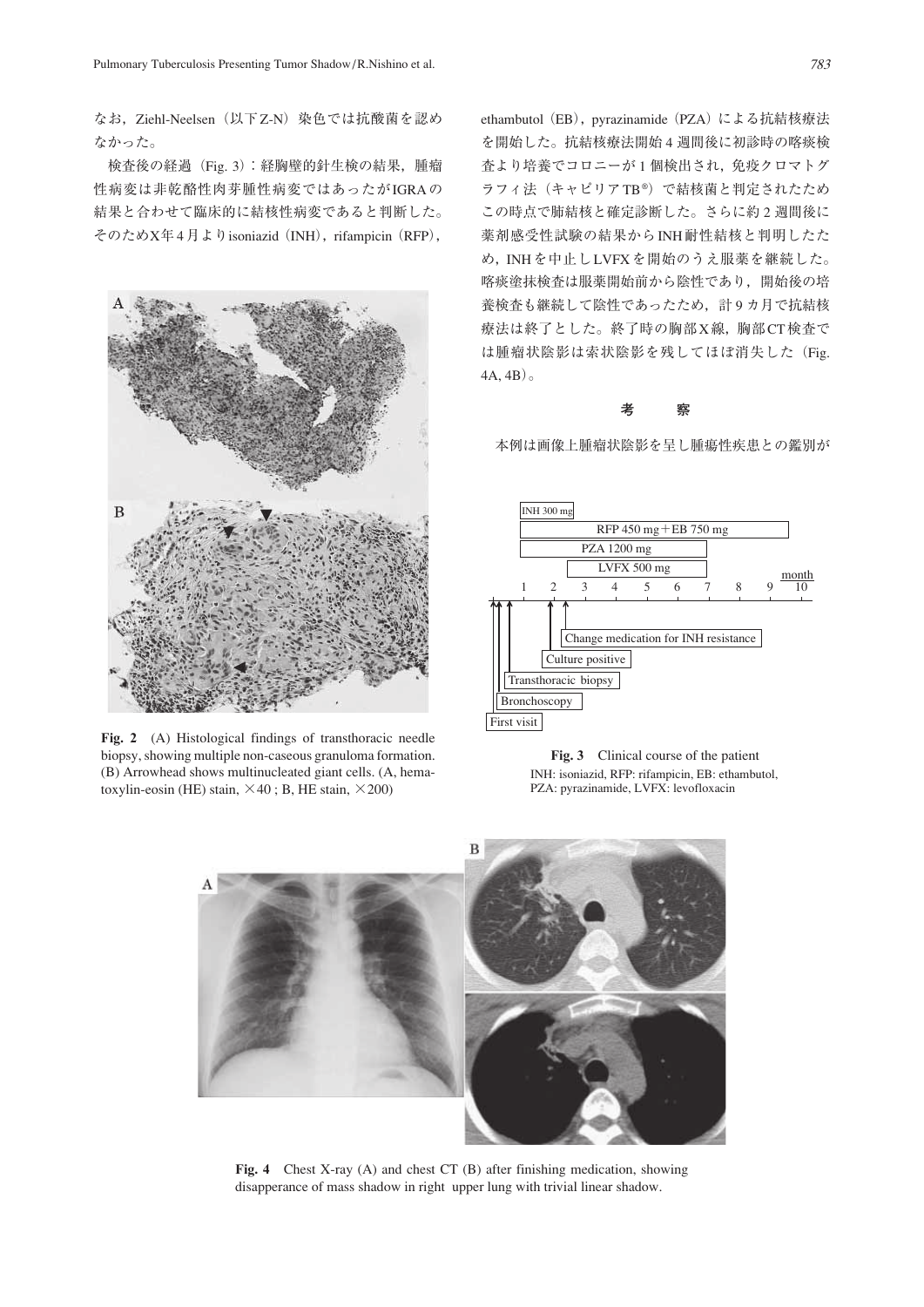必要であり、診断に難渋した肺結核の1例である。肺結 核の診断は通常結核治療を専門とする医療機関ではな く,一般医療機関でなされることが多い。診断に重要で あるのは喀痰検査および画像検査であるが,胸部X線や 胸部CT検査は一般医療機関でも簡便に施行することが でき、また喀痰抗酸菌検査は適切な検体採取がなされな ければ塗抹鏡検で陰性であることも多いため,画像検査 で結核に特徴的な所見を認めることが肺結核を疑う契機 として重要であろう。

 結核の画像診断は病理組織所見と対比する形でよく研 究されている。細葉性病変に代表される,呼吸細気管支 に初発する肉芽腫性病変と気管支の走行に沿って進展す る病像を反映した,末梢肺野における小葉中心性病変あ るいは'Tree-in-bud appearance'とされる病変が特徴的 な所見としてしばしば細胞性免疫能が正常な患者におい て記載されており5)6),また肉芽腫を反映した結節性病 変も特徴的所見として捉えられることが多い。病変の肺 内分布も重要であり,肺葉内の上部,すなわち肺区域の S<sup>1</sup>-S<sup>2</sup>, S<sup>6</sup>に病変の主座が存在する場合に肺結核を疑う 契機となる。しかし細胞性免疫能が低下している症例, 例えば高齢者や糖尿病患者,HIV感染者などにおいては, 肉芽腫性病変の形成がうまくなされないなどの理由で画 像所見や分布などが非典型的となるとされている4の。本 例はHIV感染の有無については調べていないが,リンパ 球数は治療期間を通して正常であったこと,また生検組 織で肉芽腫性病変の多発形成を認めたことから,非典型 的な画像所見であるが免疫能の低下から生じたものでは ないと考えられる。

 本例は画像上腫瘤状陰影を呈していたが,内部濃度は 比較的均一であり,内部の融解壊死を疑うような濃度変 化は認めなかった。古典的な結核性肺炎とされる状態 は,多くは若年者において結核菌が肺内へ大量かつ急速 に散布することにより生じる漿液性滲出性病巣とされ る8)。滲出性病巣はその後凝固壊死をきたして空洞性病 変に移行していくこともあるとされるが,本例において も古典的結核性肺炎の一亜型で凝固壊死をきたす前の状 況ととれなくもない。しかし本例においては組織中に抗 酸菌を検出しえず,また喀痰から培養できた結核菌も僅 かであった。本例は菌量がきわめて少ない状態と考えら れ,古典的結核性肺炎とは機序が異なる可能性が示唆さ れる。近年高齢の肺気腫患者において結核に特徴的とさ れる細葉性病変を反映した画像を呈さず,浸潤影のみ呈 しかつ排菌が少ない症例が存在し,古典的結核性肺炎と 異なる機序が提唱されている910)。ごく僅かな結核菌に 対する過剰な免疫反応の結果,器質化肺炎に類似した病 像を呈するものと考察されているが,本例においても喀 痰検査,気管支洗浄検査で検出した菌量の少なさから,

微量の結核菌に対する免疫反応が強力であった可能性が 示唆される。

 肺結核において腫瘤状陰影を呈し細葉性病変を反映す る陰影を認めない症例は過去にもいくつかの報告があ る11)12)。いずれの報告も結核治療開始までに1カ月以上 を要しており,診断に苦慮する傾向にあった。しかし報 告例では年齢が60歳,82歳と比較的高齢であり,本例と 同様の機序かどうかは報告上不明確である。

 なお本例では生検での病理組織内に抗酸菌を認めなか ったが,検査時は腫瘍の可能性を疑ったため組織固定は ホルマリンで行った。ホルマリン固定標本を用いたZ-N 染色では抗酸菌の陽性率が低いとの報告があり13), 本例 でも抗酸菌は存在したもののうまく染色できなかった可 能性がある。本例で施行した経胸壁的針生検は,気胸の 発症や腫瘍であった場合の胸膜播種のリスクから施行回 数は必要最小限とすべきであるが,肺結核を鑑別に入れ た組織生検である場合は固定方法をホルマリンだけでは なく生標本での評価も考慮すべきであったと思われる。

 以上,画像上腫瘤状陰影を呈し診断に難渋した肺結核 の 1 例を報告した。肺結核の診断には総合的な判断が必 要であり,非典型的な陰影や頻回の喀痰検査でも診断が 得られない場合は,より積極的な対応を行い確定診断に 近づく努力をするべきと考えられた。

#### **謝 辞**

 病理組織所見で貴重なご助言をいただいた,広島大学 大学院医歯薬保健学研究院病理研究室 武島幸男先生に はこの場を借りて深謝いたします。

 本論文の要旨は第64回日本結核病学会中国四国支部 学会で発表した。

著者のCOI (conflicts of interest) 開示:本論文発表内 容に関して特になし。

### **文 献**

- 1 ) 結核予防会編:「結核の統計2012」. 結核予防会, 東京, 2012.
- 2 ) Wang CS, Yang CJ, Chen HC, et al.: Impact of type 2 diabetes on manifestations and treatment outcome of pulmonary tuberculosis. Epidemiol Infect.  $2009$ ;  $137:203-210$ .
- 3 ) Kobashi Y, Matsushima T: Clinical analysis of recent lower lung field tuberculosis. J Infect Chemother. 2003; 9:272-275.
- 4 ) Yoon JY, Lee IJ, Im HJ, et al. : CT findings in apical versus basal involvement of pulmonary tuberculosis. Diagn Interv Radiol. 2013 ; 19 : 85-90.
- 5 ) 尾形英雄:肺結核のCT画像と病理所見. 結核. 2009 ; 84 : 559‒568.